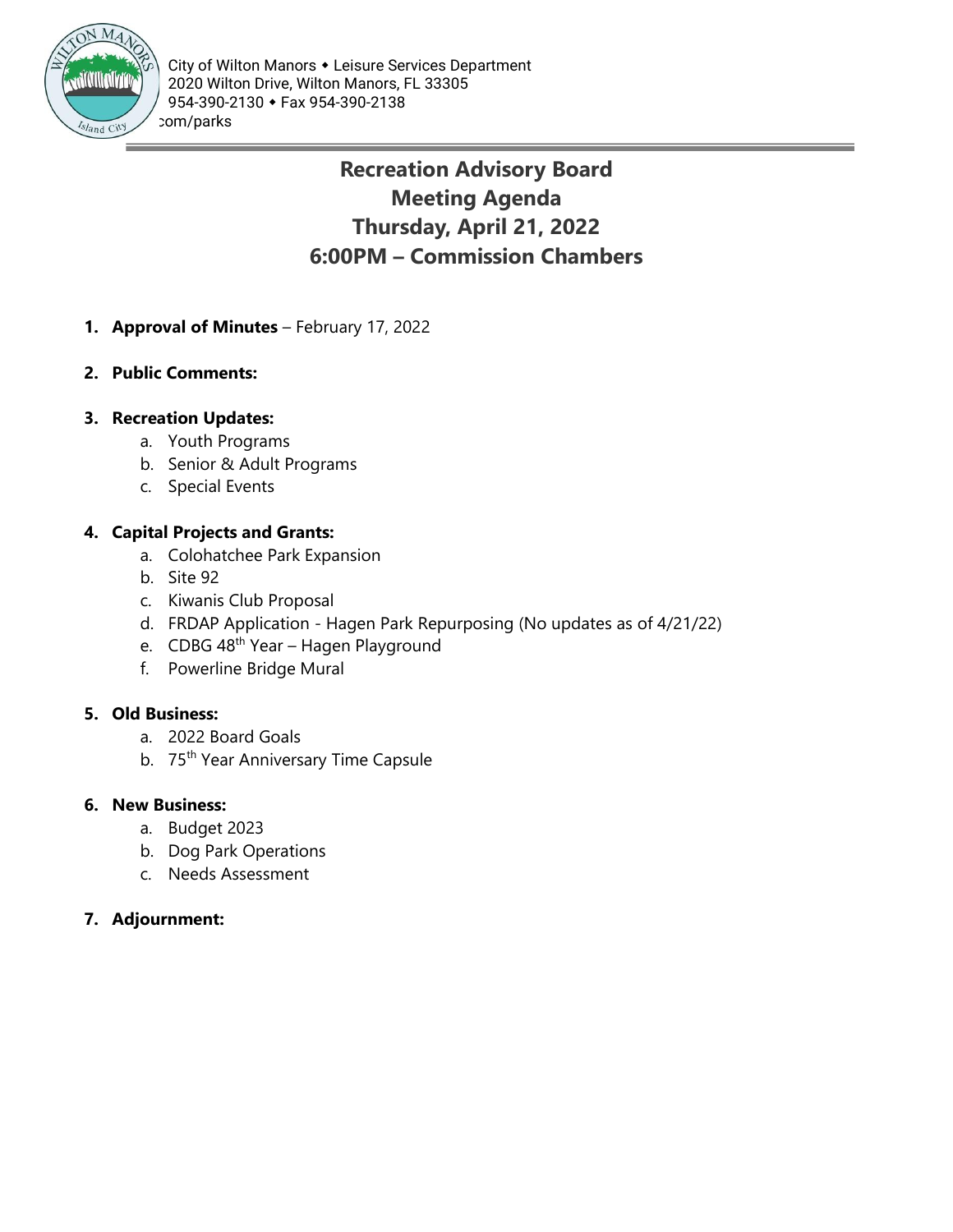

### **NOTICE OF "HYBRID" MEETING REGULAR RECREATION ADVISORY BOARD MEETING THURSDAY, APRIL 21, 2022 at 6:00 PM**

The City of Wilton Manors' Recreation Advisory Board will be conducting a "Hybrid" Recreation Advisory Board meeting in the City Commission Chambers with limited public access and utilizing communications media technology ("CMT") for additional public access, in accordance with City of Wilton Manors Ordinance No. 2020-11, and City of Wilton Manors Emergency Order 2021-01.

PUBLIC ACCESS TO THIS MEETING CAN BE ACCOMPLISHED AS FOLLOWS:

- The public shall be permitted to be in physical attendance in the Commission Chambers and in a designated overflow area. Capacity in the Commission Chambers will be limited to nineteen (19) members of the public. Capacity in the designated overflow area shall be limited to twenty (20) members of the public. Entry into the Commission Chambers and overflow area will be granted on a first come, first serve basis.
- Join Meeting by live stream Zoom Video Communications (instructions attached to this notice)

Any member of the public wishing to comment publicly on any matter may participate by:

- Submitting Public Comment in person: When an item is called each member of the public, in physical attendance at the meeting in the Commission Chamber or the overflow area, who wishes to speak will be provided an opportunity to address the Recreation Advisory Board for three (3) minutes or less.
- Submitting Public Comment via email: *PRIOR* to the start of the meeting, submit comments by email to [mparks@wiltonmanors.com.](mailto:mparks@wiltonmanors.com) Please include your name and address in the email. All comments submitted by email comment length shall be, if read orally, three (3) minutes or less. Public Comment received by 5pm prior to the start of the meeting will not be read into the record. All comments submitted hall be made a part of the public record.
- Participating in Meeting via Zoom: Log-in to Zoom via browser, app or phone. During Public Comment portion of the agenda use Raise Hand feature to be called on. Raise Hand feature can be activated by selecting the icon. If you are on app on phone, icon is on the bottom of your screen. If you are on a tablet, icon is on the top right of your screen. If you are on a PC or laptop, icon is on the bottom of the screen. If you are calling in to the meeting, Dial \*9.
- Delivery of any documents for the Recreation Advisory Board relating to public comment can be sent to [mparks@wiltonmanors.com.](mailto:mparks@wiltonmanors.com) If received by 5pm prior to the meeting, the document will be provided to the Recreation Advisory Board and will be made a part of the permanent record. If received after 5pm the documents will be provided to the Recreation Advisory Board the next business day.
- If you do not have access, or need accommodations, please contact the Clerk's Office at 954-390-2123.

This meeting is open to the public. In accordance with the Americans with Disabilities Act of 1990, all persons who are disabled and who need special accommodations to participate in this meeting because of that disability should contact the Office of the City Clerk, 954-390-2123, not later than two days prior to such proceeding. If a person decides appeal any decision made by the Wilton Manors Recreation Advisory Board with respect to any matter considered at such meeting or hearing, will need a record of the proceedings and, for such purpose, may need to ensure that a verbatim record of the proceedings is made, which record includes the testimony and evidence upon which the appeal is to be based.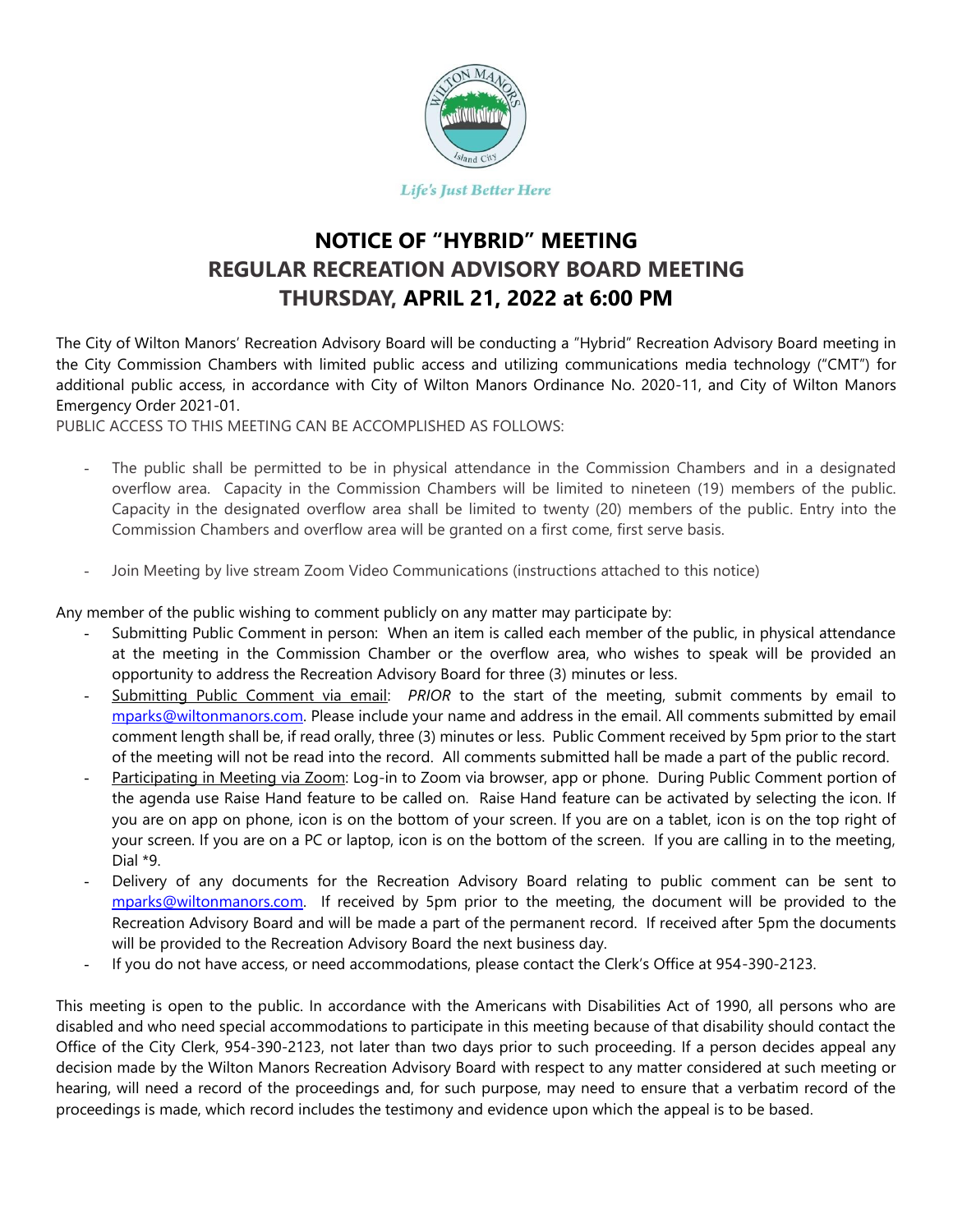Agenda items may be viewed online at [www.wiltonmanors.com.](http://www.wiltonmanors.com/) If an member of the public requires additional information about this Recreation Advisory Board Meeting, or has any questions about how to submit public comment for the meeting, or how to access the meeting, please contact Faith Lombardo in the City Clerk's Office, 2020 Wilton Drive, Wilton Manors, FL 33305, 954-390-2123, or [CityClerk@wiltonmanors.com.](mailto:CityClerk@wiltonmanors.com)

POST: City Hall Library Hagen Park Utilities Department

cc: Mayor/Commission All City Department

ADVERTISE: Website